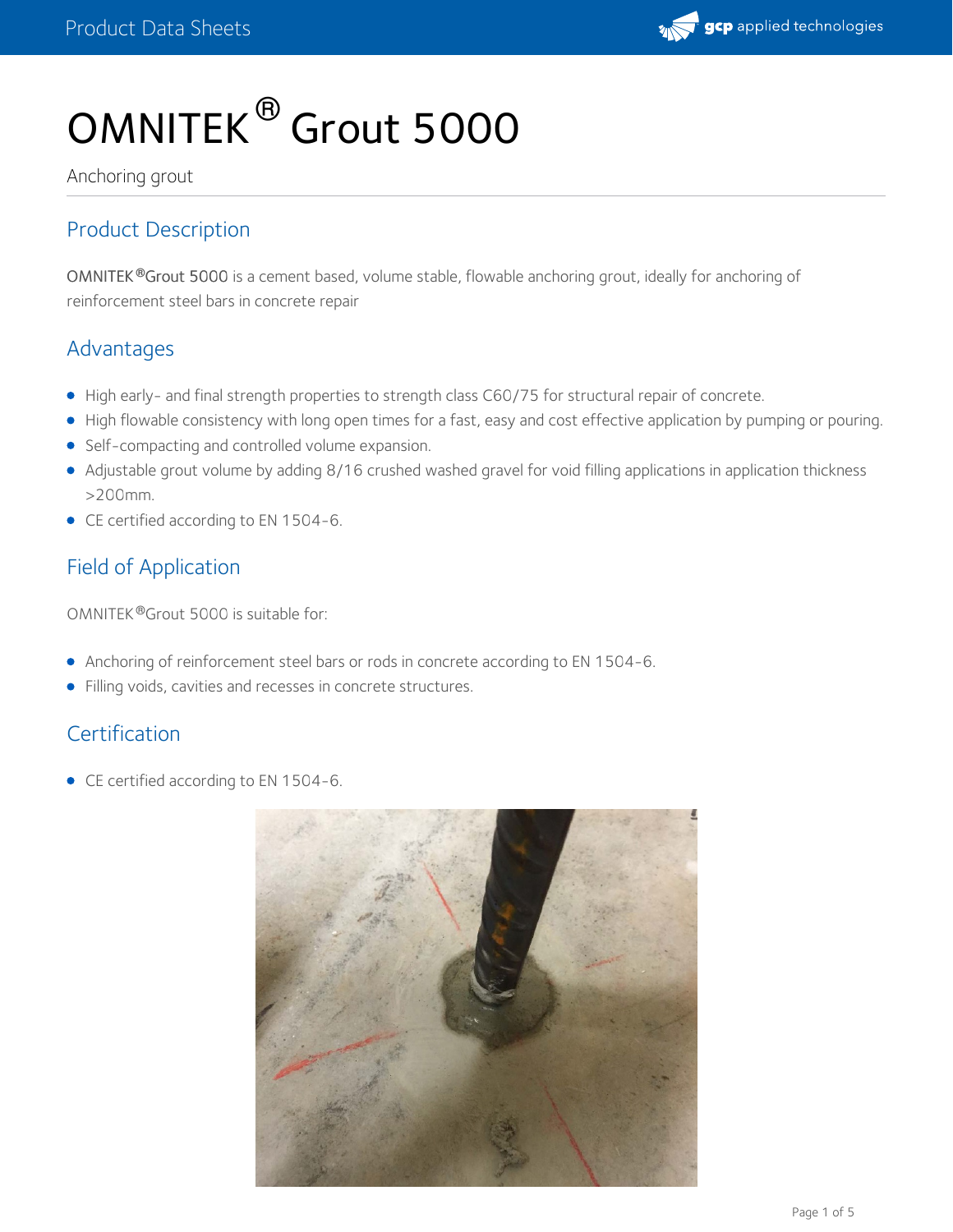

# Application

## 1. Preparation of Substrate

- Substrate preparation has to be according EN 1504-10 part 7.
- The substrate has to be free from dirt, grease, laitance, loose concrete, loose particles or layers which could adversely affect adhesion.
- Remove all damaged concrete and prepare substrate by sand or grid blasting, high pressure water jetting, or other methods until base concrete is exposed, offering sufficient roughness (bond) and open pores.
- The substrate must be pre-wetted with clean water until saturated. The substrate should be damp, but without free standing water.
- The substrate must be frost-free and have a cohesion of minimum 1.5 N/mm².
- Exposed or corroded reinforcement steel needs to be treated with OMNITEK® CPC.

## 2. Mixing

- The product has to be mixed using a suitable forced action mixer (400-600rpm). The mixing head must be completely immersed in the powder.
- Add 4/5 of the required quantity of water into the mixer and mix for 2 minutes. Add the remaining quantity of water. The water content can be varied to obtain the desired consistency. Never use more than the maximum water quantity. Mix for an additional 2 minute until a lump-free, homogeneous mixture is obtained.
- The mixing time depends on the type of mixer. 4 minutes is the minimum.
- The mixture must be allowed to rest to release air entrapped during mixing.
- Once the grout is ready mixed, apply immediately. Do not prepare more material than can be used within the open time of the material.
- When the grout starts to set, remix but never add more water.

## 3. Application

- For rebar anchoring, the material should be poured or pumped in one continuous application in the drill hole until the hole is filled. Insert the rebar or thread slowly with a rotating motion until material is overflowed on the surface. Remove any excess of material immediately.
- For cavity filling, the material is always and continuously poured or pumped from one side or corner. A dense and non-absorbent formwork is necessary. To prevent air entrapment, sufficient ventilation holes must be provided.
- For void filling in thickness >200mm, crushed washed gravel (8/16mm) can be added to OMNITEK® Grout 5000 at a ratio of 16kg gravel / 25kg powder.
- Do not vibrate.
- When filling large voids, apply the material by using suitable worm/screw pumps.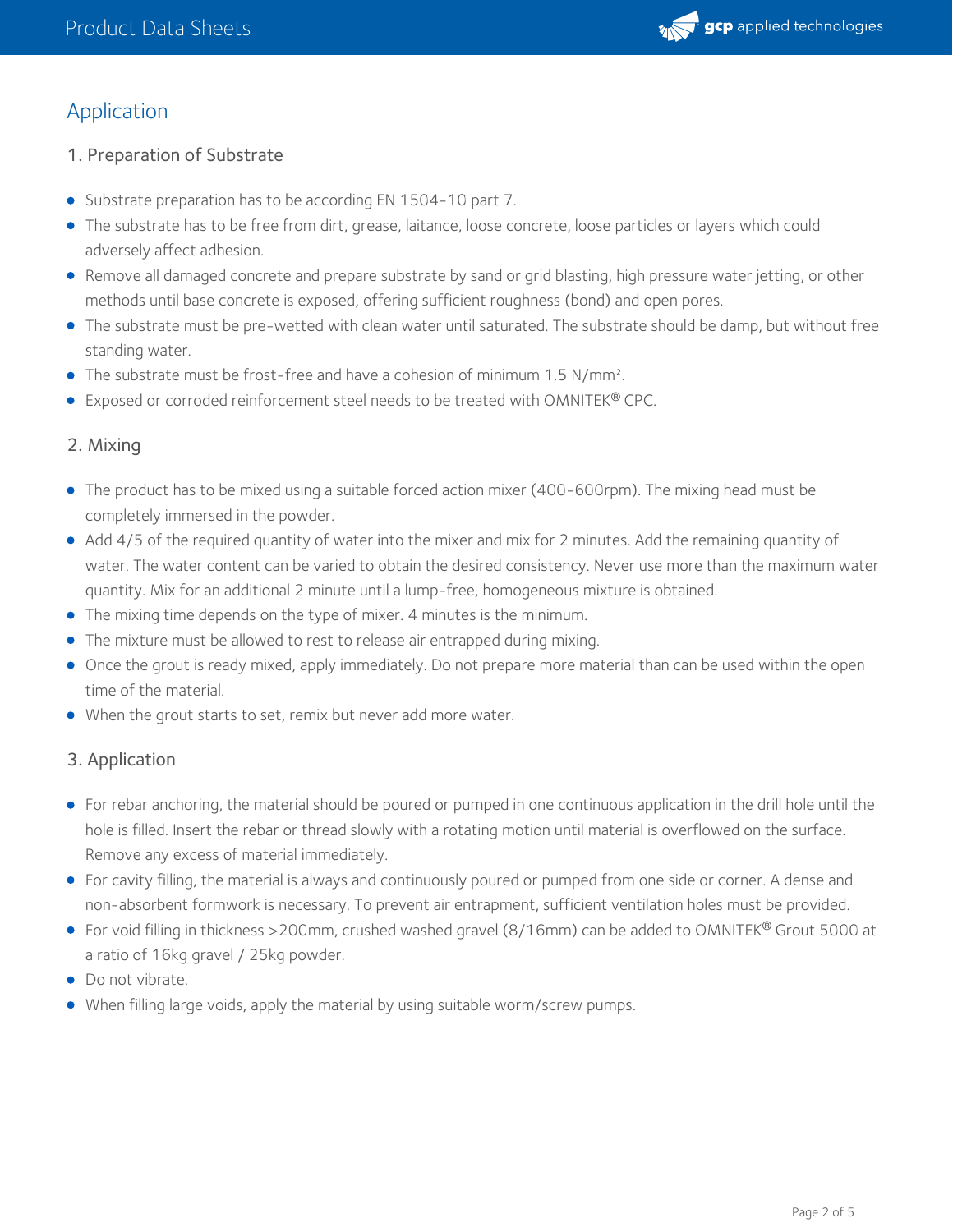

# Product Properties

## Technical Data/Properties (\*)

|                                |                                                                                            | OMNITEK <sup>®</sup> GROUT 5000              |  |
|--------------------------------|--------------------------------------------------------------------------------------------|----------------------------------------------|--|
| Properties                     | Unit                                                                                       | Value*                                       |  |
| Grain size                     | [mm]                                                                                       | $0 - 4$                                      |  |
| Application thickness (**)     | [mm]                                                                                       | $20 - 120$                                   |  |
| Consistency                    | $\left[\begin{smallmatrix} - \end{smallmatrix}\right]$                                     | High Flowable                                |  |
| Maximum water quantity         | [1/25 kg]                                                                                  | 2.9                                          |  |
| Open time                      | [min]                                                                                      | $\approx 60$                                 |  |
| Application temperature        | $\left[\begin{smallmatrix}\circ & & \\ & \circ & \circ \end{smallmatrix}\right]$           | $+5$ à $+30$                                 |  |
| Expansion                      | $[Vol- \% ]$                                                                               | > 0.1                                        |  |
| Fresh mortar density           | [kg/dm <sup>3</sup> ]                                                                      | $\approx 2.2$                                |  |
| Yield (25kg bags)              | $\left[ \left\vert {}\right] \right]$                                                      | $\approx$ 12                                 |  |
| Calculation quantity           | $\left[\mathrm{kg}/\mathrm{m}^3\right]$                                                    | 1990                                         |  |
| Strength development           | $\left[\begin{smallmatrix} - \end{smallmatrix}\right]$                                     | Fast                                         |  |
| Early strength class after 24h | $\left[\begin{smallmatrix} - \end{smallmatrix}\right]$                                     | А                                            |  |
|                                | [MPa]                                                                                      | $\geq 40$                                    |  |
| Compressive strength (***)     |                                                                                            |                                              |  |
| $-24h$                         | [MPa]                                                                                      | $\geq 40$                                    |  |
| - 7 days                       |                                                                                            | $\geq 50$                                    |  |
| $-28$ days                     |                                                                                            | $\geq 80$                                    |  |
| - 91 days                      |                                                                                            | $\geq 90$                                    |  |
| Strength class                 | $\left[\begin{array}{c} - \end{array}\right]$                                              | C 60/75                                      |  |
| Exposure classes (****)        | $\left[\begin{array}{cc} - \end{array}\right]$                                             | XO, XC1-XC4, XD1-XD3, XS1-XS3, XA1-XA2, XF1- |  |
|                                |                                                                                            | XF3                                          |  |
| Moisture classes (****)        | $\left[\begin{array}{cc} - \end{array}\right]$                                             | WO, WF, WA                                   |  |
| Shelf life                     | 12 Months                                                                                  |                                              |  |
|                                | Stored under cover, clear of the ground, protected from all sources of moisture and frost. |                                              |  |
| Packaging                      | Bags of 25 kg with plastic liner.                                                          |                                              |  |
|                                | 40 bags per pallet (1000kg)                                                                |                                              |  |
| Appearance                     | Grey                                                                                       |                                              |  |
|                                |                                                                                            |                                              |  |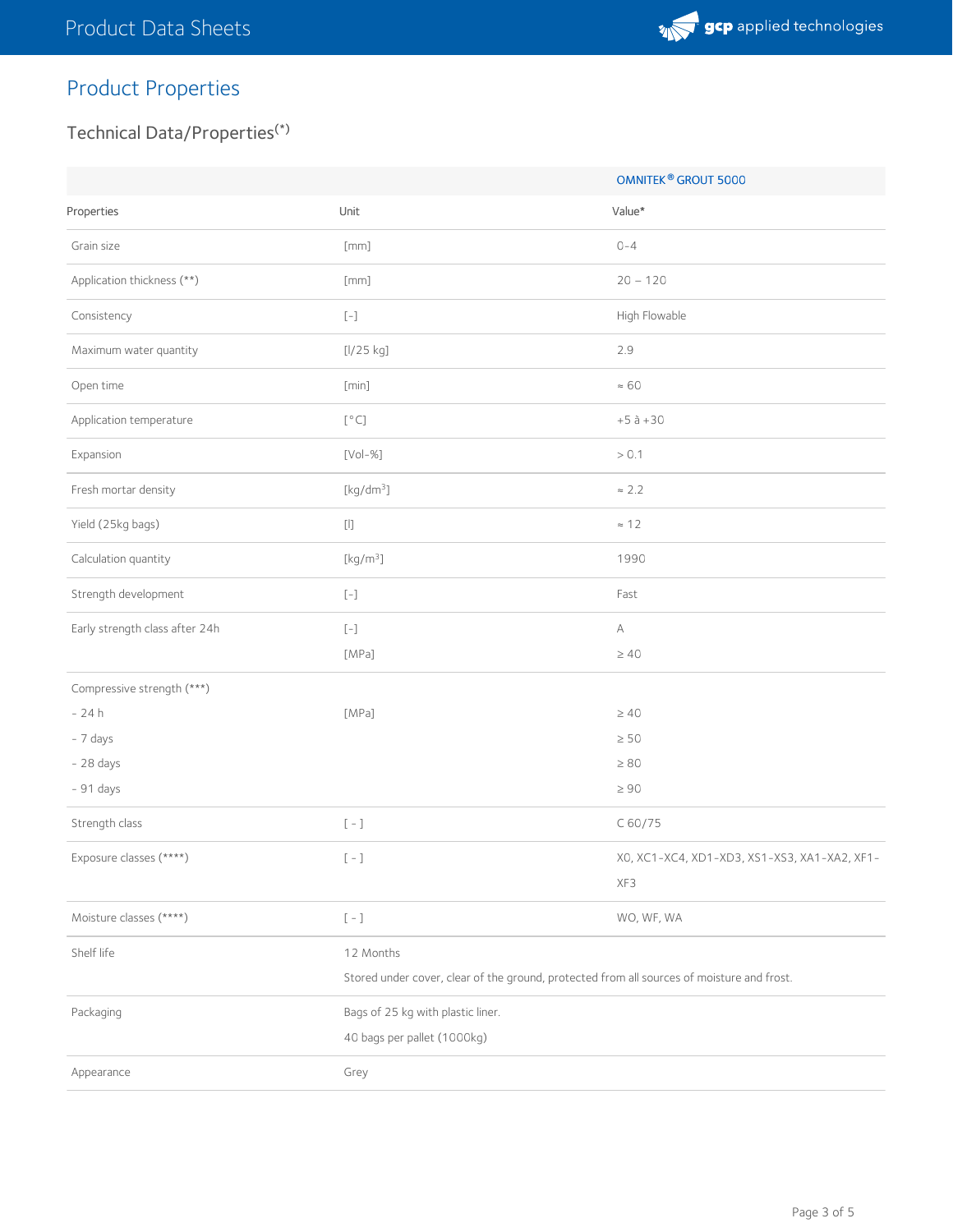

(\*)Typical values in production control. All tests were executed under a conditioned temperature of 21°C and 65% RH.

(\*\*) For void filling in thickness >200mm, crushed washed gravel (8/16mm) can be added to OMNITEK <sup>®</sup>Grout 5000 at a ratio of 16kg gravel / 25kg powder.

(\*\*\*) Compressive strengths measurements based on cubes with length size of 150mm, without addition of gravel.

(\*\*\*\*) According to EN 206-1:2001 in combination with DIN 1045-2.

## 4. Curing

- After treatment has to be according EN 13610 in combination with DIN EN 1045-3.
- In warm or windy conditions protect the applied material from dehydration by mist-spraying with clean water or protective tarpaulins until the initial set has taken place.
- In cold conditions cover with insulated tarpaulin, polystyrene or other insulating material. Protect surfaces against frost and rain until final set has taken place.
- In cold, humid or unventilated areas it can be necessary to allow for a longer curing period, or to introduce forced air movement to avoid condensation. Never use dehumidifiers during the curing period or within 28 days after application.
- Formwork should not be removed for at least 48hours.
- The after-treatment should be at least 5 days.
- The after-treatment should take place as soon as possible, at the latest when the material surface starts to set.
- As an alternative to the conventional treatment methods, suitable curing agents can be used to prevent rapid water loss.

#### 5. Cleaning and maintenance

Mixing and application equipment should be cleaned immediately with clean water. Hardened material needs to be removed mechanically.

## 6. Special remarks

- Cementitious materials can lead to incompatibilities under certain conditions in combination with non-ferrous metals (such as aluminium, copper, zinc).
- Low temperatures reduce flow and delay the early strength development. High temperatures accelerate the strength development and decrease the open time of the material.
- Depending on geometry and application thickness, adding reinforcement steel can be necessary.
- Repaired areas can be coated after 7 days with protective or waterproofing coatings depending on the ambient conditions.

# CE Certificate